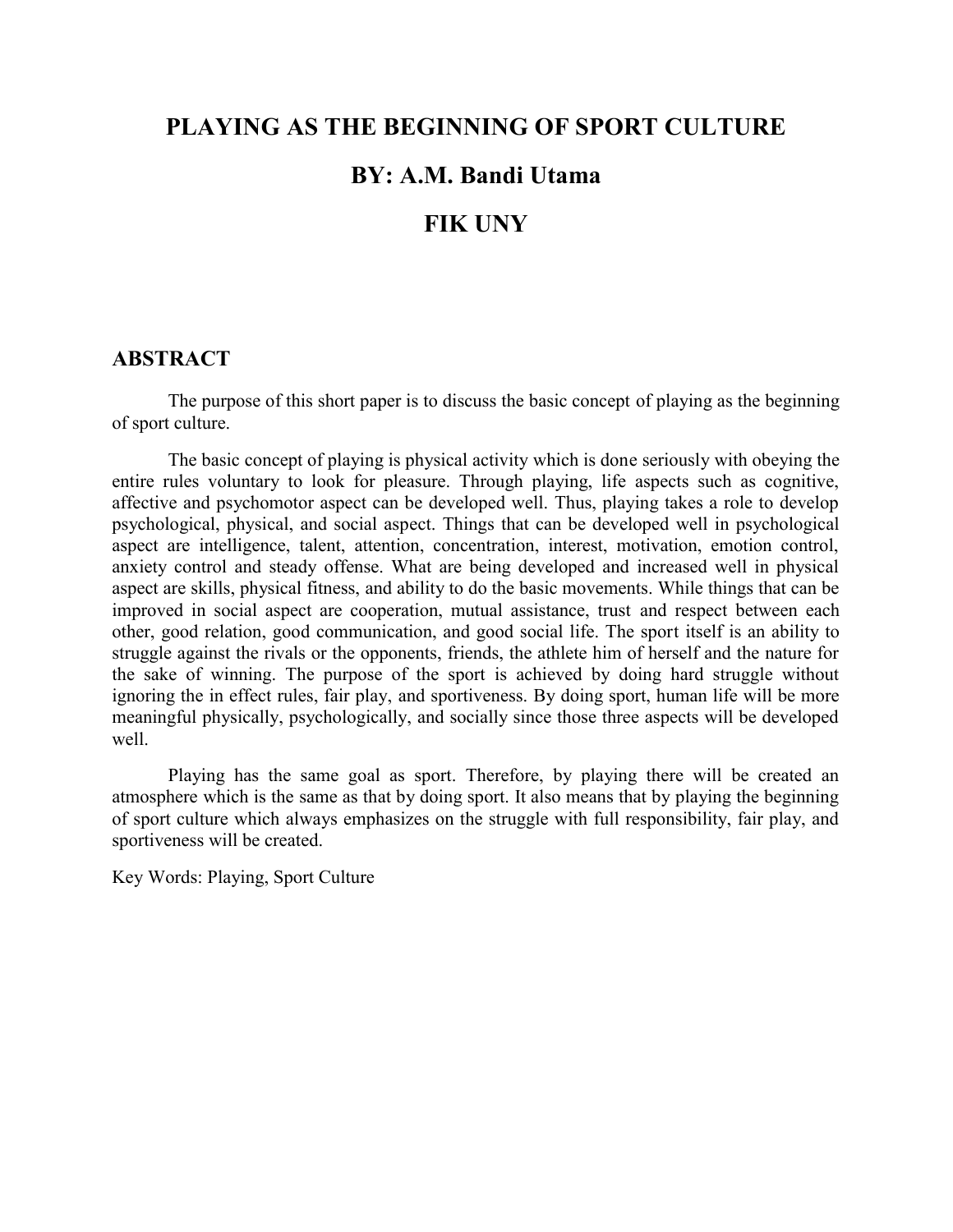## **INTRODUCTION**

Playing is physical activity which is done seriously with obeying the entire rules voluntary to look for pleasure. It means that there are four elements in PLAYING, they are physical activity, seriousness, voluntary and pleasure. Physical activity shows that there are movements done by the players to achieve a goal. This movement can be found in the form of ability of basic movement or of a certain skill performed by the players. Seriousness shows that there is behavior done with great struggle to get a targeted goal. Voluntary means that when the players are playing they will obey the entire rules since those rules are made of agreement from each player. While pleasure is the goal of playing which is exists during the playing process.

Sport then can be defined as an ability to struggle against the rivals or the opponents, friends, the athlete him of herself and the nature for the sake of the intended goal. The goal itself is supposed to be reach through a struggle which is full of responsibility, fair play and sportiveness. These values are really emphasized in the spirit of sport.

Through playing, good beginning of sport culture will be formed since the children will be accustomed to obey the rules or respect fair play and accustomed to admit the opponent's strength or weakness or to be sportive. These habits are supposed to be done with full responsibility of struggle.

#### **THE BASIC CONCEPT OF PLAYING**

Playing has very broad meaning in human life either psychologically, physically, or socially. There are a number of psychological aspects which are affected by playing such as intelligence, motivation, attention, interest, talent, etc. Meanwhile, physically playing will affect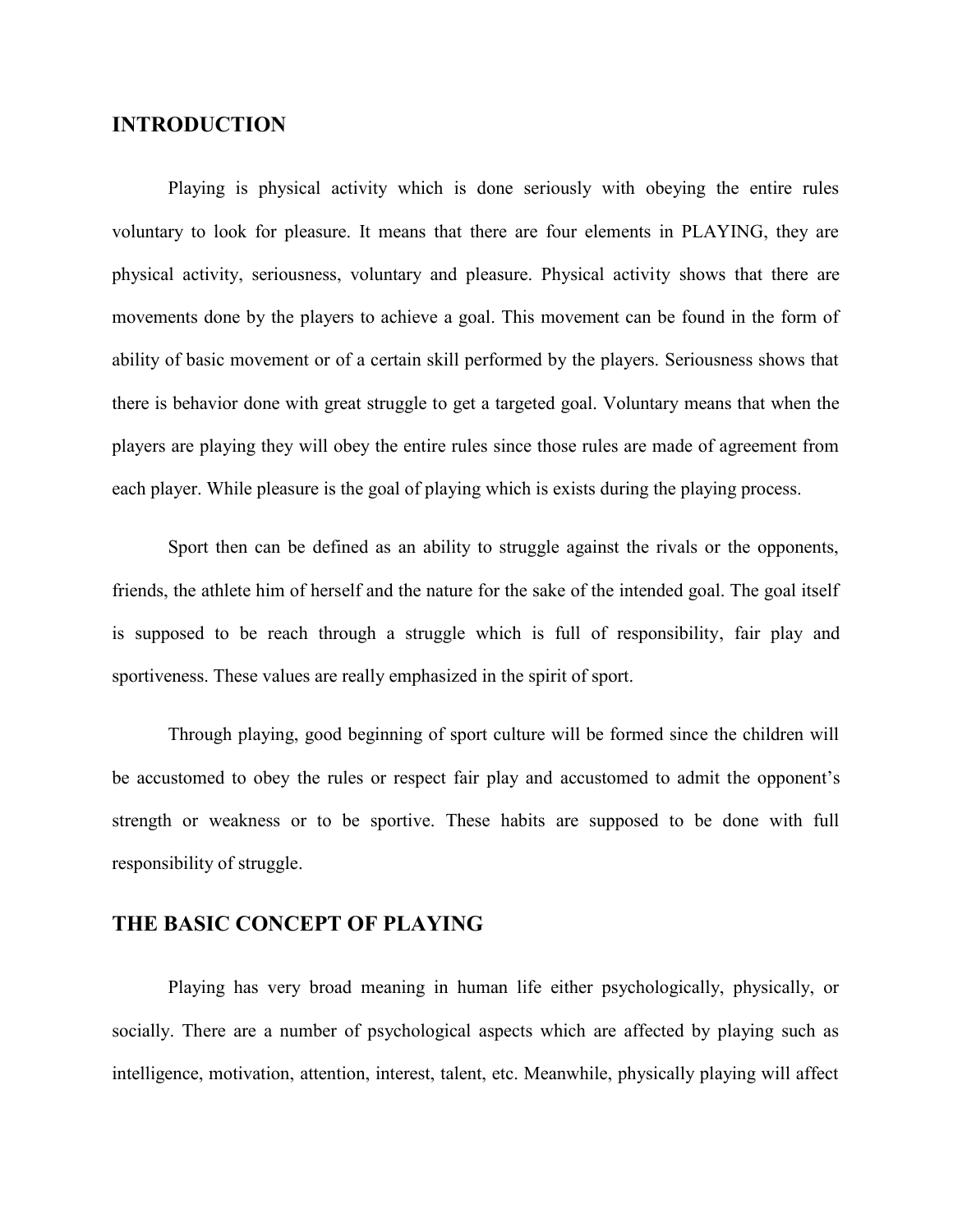physical growth and development, body's fitness, body's shape, health and skills. Then, socially playing will give impacts toward social values such as cooperation, communication, trust, mutual assistance, obedience to the rules, socialization, etc.

There are several reasons for children to do playing. The first is that they have extra energy as biologic roles of human body are to maintain and provide the next life activity. The other reason is because there is an effort to make balance between work and rest or because there is a tradition activity which is from their ancestors and it has to b done time by time. The next reason is that there is improvement in cognition and imagination.

According to Sukinanta (1998:9), playing is physical activity which is done voluntary and seriously to gain pleasure from it. Drijarkara in Sukinanta (1998:21) stated that playing is dynamic activity. Thus, human will activate themselves since human is a dynamic who always activate themselves. Drjarkara then also stated that there are two-must-be-exist characteristics in playing. The one is eros and the other is agon. Eros means pleasure or affection and agon means the spirit to struggle against the entire obstacles.

Based on Smith in Tedjasaputra (2001:16-17) there are six characteristics in playing activity: 1) done with intrinsic motivation, 2) the players' feeling is dominated by positive emotion, 3) flexibility is signed by the easiness to change the playing activity, 4) emphasizes on the process rather than on the result, 5) free to choose, 6) has the quality to play role or to pretend.

From those opinions it can be concluded that the basic concept of playing is all physical activity which is done seriously and voluntary to gain pleasure with spirit to struggle against the entire obstacles.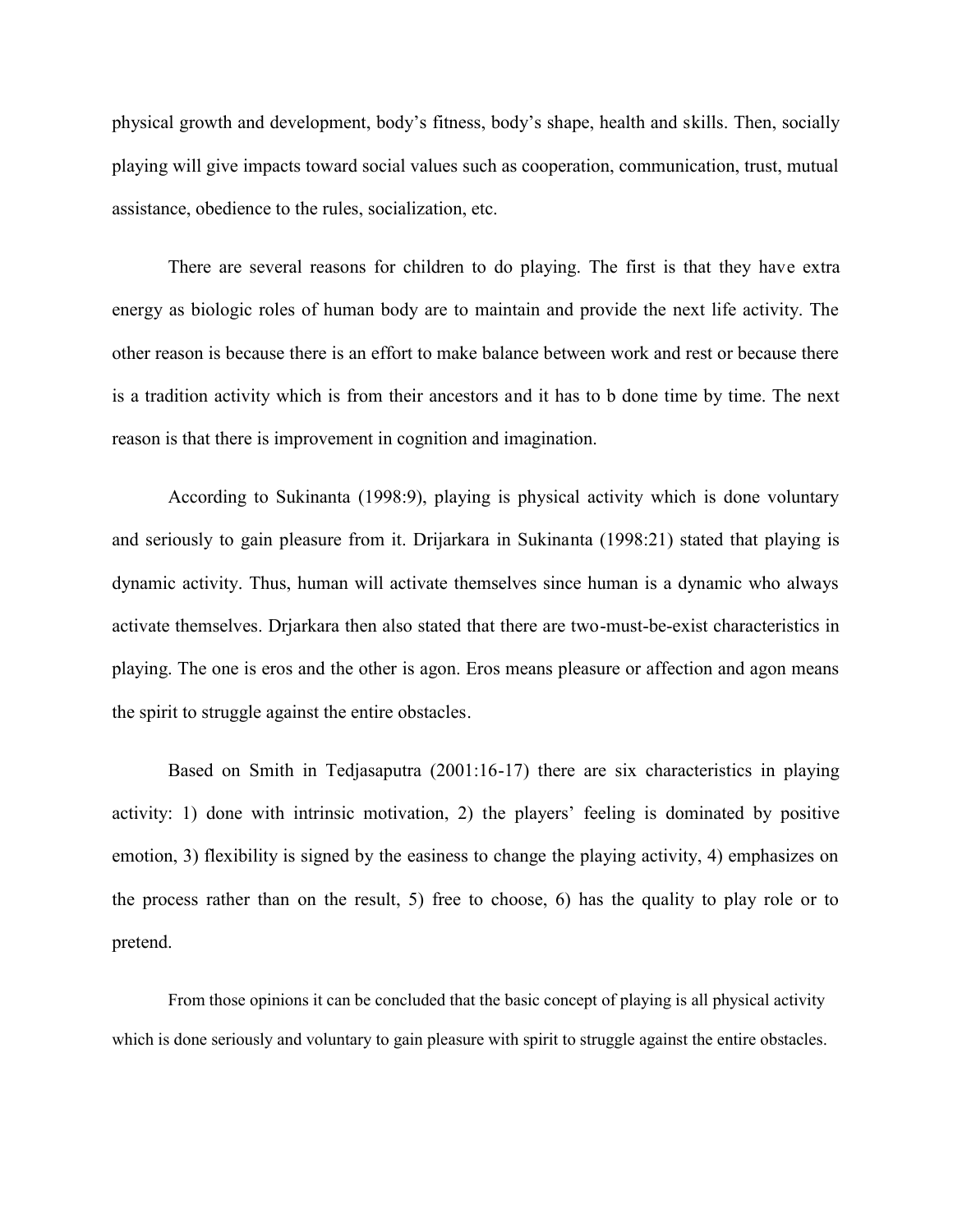### **PLAYING FUNCTION**

Playing in fact has important role in human life that can be viewed from physical aspect, psychological aspect and social aspect. In psychological aspect, things such as intelligence, motivation, emotion, mental, confidence, interest, willingness, anxiety, offense, attention, and any other mental things can be developed. Through playing the children also will be able to improve, maintain, and control those psychological elements. In physical aspects, physical development and growth, body's fitness, body's health, basic movement ability, psychomotor skill and other elements like strength, speed, power, flexibility, endurance and liveliness can be developed well also. It is crystal clear that the social aspect's elements will also be developed through playing. They are cooperation, communication, and trust between each other, respect, socialization, empathy and togetherness. This opinion is in line with Cowel's and Hazelton's opinion in Sukintaka (1998:9) that through playing there will be a constructive change in terms of physic, social, mental and moral.

Then Hurlock stated that playing has role in children's life as learning source. This shows that by doing playing the children can gain various experiences either cognitive experience, affective experience or psychomotor experience. The children also can get additional positive behaviors like being honest, discipline, communicative, cooperative and sportive. Children's psychomotor ability also will be well improved. Playing also can be a moral standard since when the children are playing we can see the good and bad children's behavior. Playing also can boost the children's creativity since there are various problems in playing that have to be faced and solved as soon as possible by the children. In this case, appropriate and fast solution of many possible solutions is needed to be decided by the children.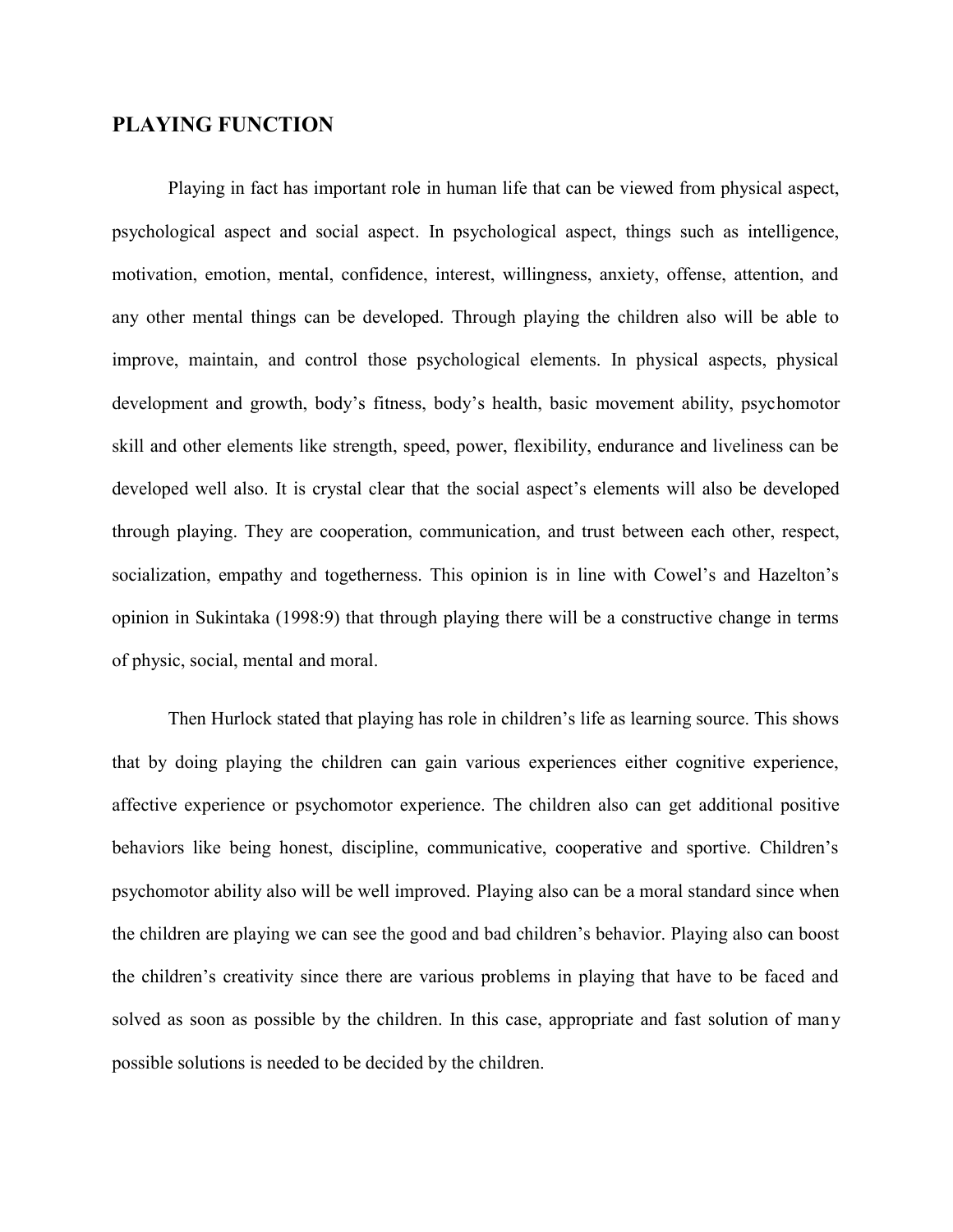Tedjasaputra (2001:38-49) stated that playing has benefits toward or as: 1) physical aspect development, 2) hard and soft psychomotor aspect, 3) social aspect, 4) emotional aspect, 5) cognition aspect, 6) the sharpness of sensory perception, 7) sport and dance skills, 8) education and equipments for teacher, 9) media therapy, 10) intervention therapy.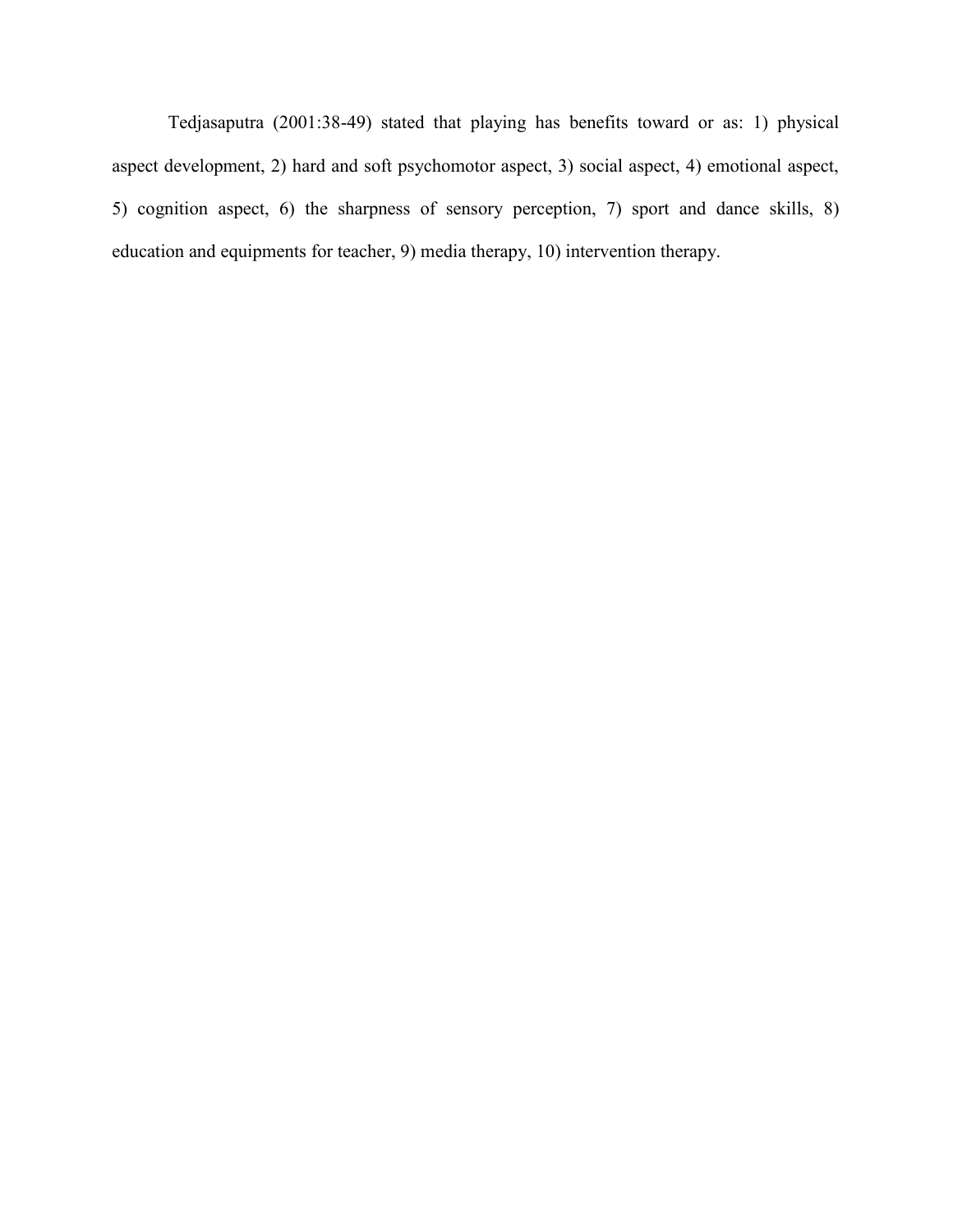### **SPORT CULTURE**

According to the Indonesian law (UU) number 33 in 2005 about National Sport System; sport is systematic activity to encourage, construct and develop physical, psychological, and social potency. The meaning of sport in this law is very broad so that it needs to be defined more clearly and profoundly. Despite that fact, it's also still important to underline that physical, psychological, and social aspect development is central point in sport activity. It means by doing sport, the children are hoped to develop their physical ability in the term of their basic movement skills, spiritual ability in the term of knowledge or intelligence, and social ability in the term of good attitude, honesty, sportiveness, obedience to the entire rules, cooperation, and respect.

Sukintaka (1998:17) stated that sport is a king of game and physical activity which is done with a great struggle against the self, the opponents, and the nature to reach winning. This opinion is more specific than previous opinion in the case that sport is physical activity used to struggle against self both spiritually and physically like fatigue, injury, endurance, fear, anxiety, laziness, desperation, emotion, etc. Against the nature means that the children can face and solve the real condition at the moment they are playing like weather, hotness, coldness, rain, cloud, wind, etc. Winning is the main purpose of sport which must be reached by doing hard struggle regarding fair play principle and sportiveness.

The habit to get a winning in sport competition through respecting the fair play principle and sportiveness has to be afforded in the various sport events so that this condition can be a sport culture.